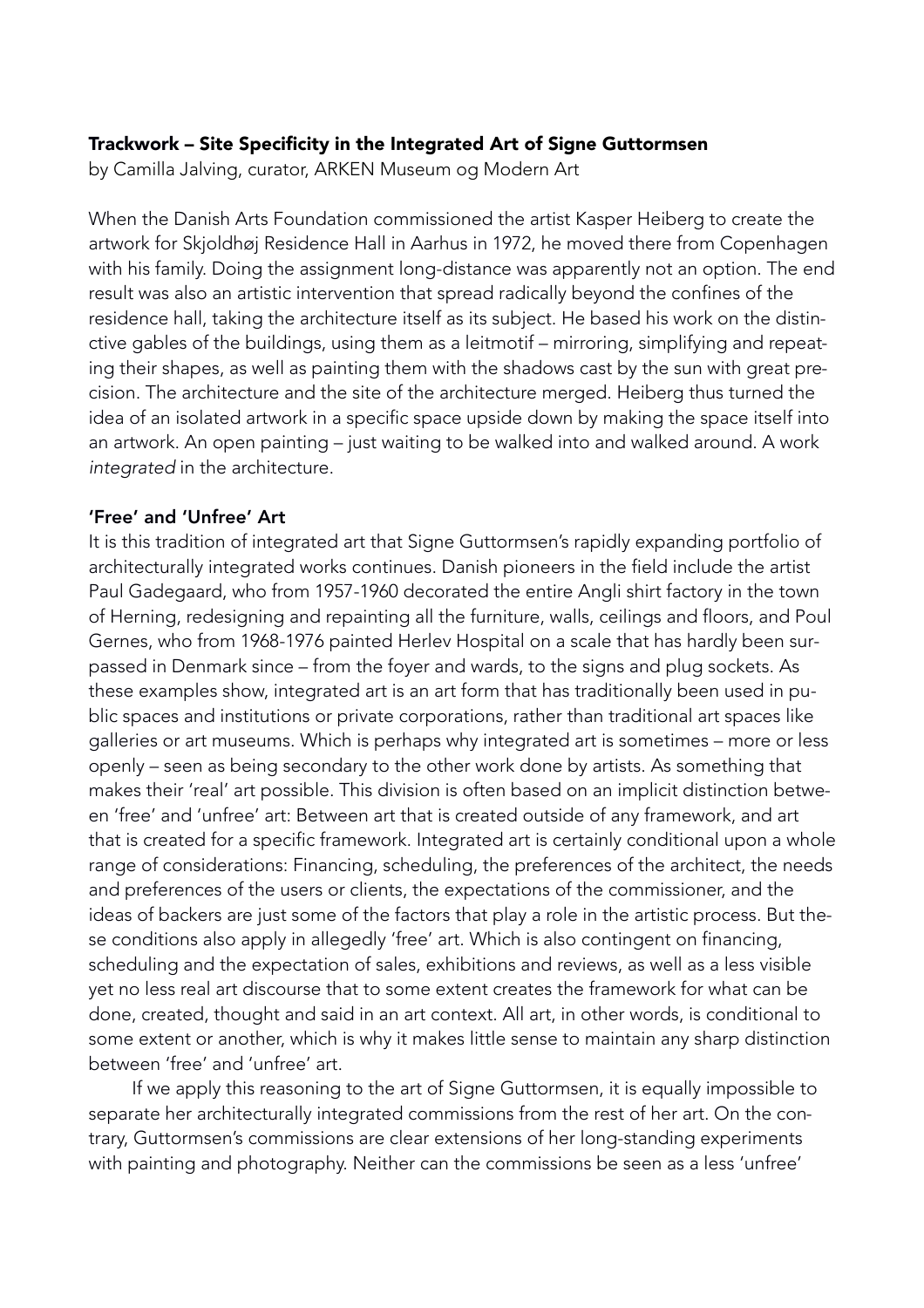part of her oeuvre. The difference between the two tracks is first and foremost a difference in context. The integrated work is obviously created for a specific place. As such it is sitespecific. But this is a statement that immediately generates a new question. Because what is a place? Or what can it be?

## A Discursive Site

In her book *One Place After Another* (2002), the American art historian Miwon Kwon distinguishes between three different kinds of site specificity located within, but also traversing historical periods. In the late 1960s, when the very concept of site specificity emerged, a *phenomenological* understanding of the concept dominated contemporary art. Here, site specificity relates to the actual and physical conditions of a particular location: Scale, texture, light conditions and topography. In the 1970s, with the advent of institutional critique in art, the site became more of an *ideological* location, defined as a network of specific, interrelated places – the studio, the museum, the art market, art criticism. Today the 'site' of art has become even more transient. It can be a public space or a specific community, but also an art genre, an institutional framework, or a specific discourse of art or politics. According to Miwon Kwon, it has become a *discursive* site. Such clear distinctions can be more difficult to make in practice than in theory, since the phenomenological site – understood as the physical space – often spills over into the other two categories. Still, the argument here would be that in the art of Signe Guttormsen, the location of the work is a primarily *discursive* site, whether it be a hidden historical place or a form of treatment.

### Navigation as Method

In the Danish town of Vejle, Arkitema Architects have designed a new psychiatric hospital housing a psychiatric casualty department, an outpatient clinic for children and adolescents, as well as 100 hospital beds. Guttormsen has created a colour scheme for the communal areas, conference rooms, treatment rooms and wards. The colour scheme is based on the idea of being on a journey and finding your bearings – the metaphor the staff use in the treatment of mentally ill children and adolescents. In the large foyer, the overhead light source is a large compass that establishes the direction of the art project. On the basis of a colour circle superimposed on a compass, the colours of the walls and glass in the building indicate the directions of north, south, east and west. In some areas, parts of the compass hang from the ceiling as lamps – referring discretely back to the compass in the foyer, whereas the cafeteria has a complete colour circle inlaid in the floor, making the navigation theme apparent to everyone. This is, in other words, a building that helps everyone *–* patients, staff and visitors *–* find their way.

 Regardless of the fact that this need for 'wayfinding' is pronounced in many modern buildings – especially buildings like this, where it is easy to lose your bearings in identical corridors and wards – and regardless of the fact that it is often the job of art to meet this need, which is not always met by the architect, Guttormsen's project extends far beyond the installation of visual waypoints. Instead, Guttormsen's project intervenes in the actual situation of patients in a similar way to the treatment that takes place in the small treat-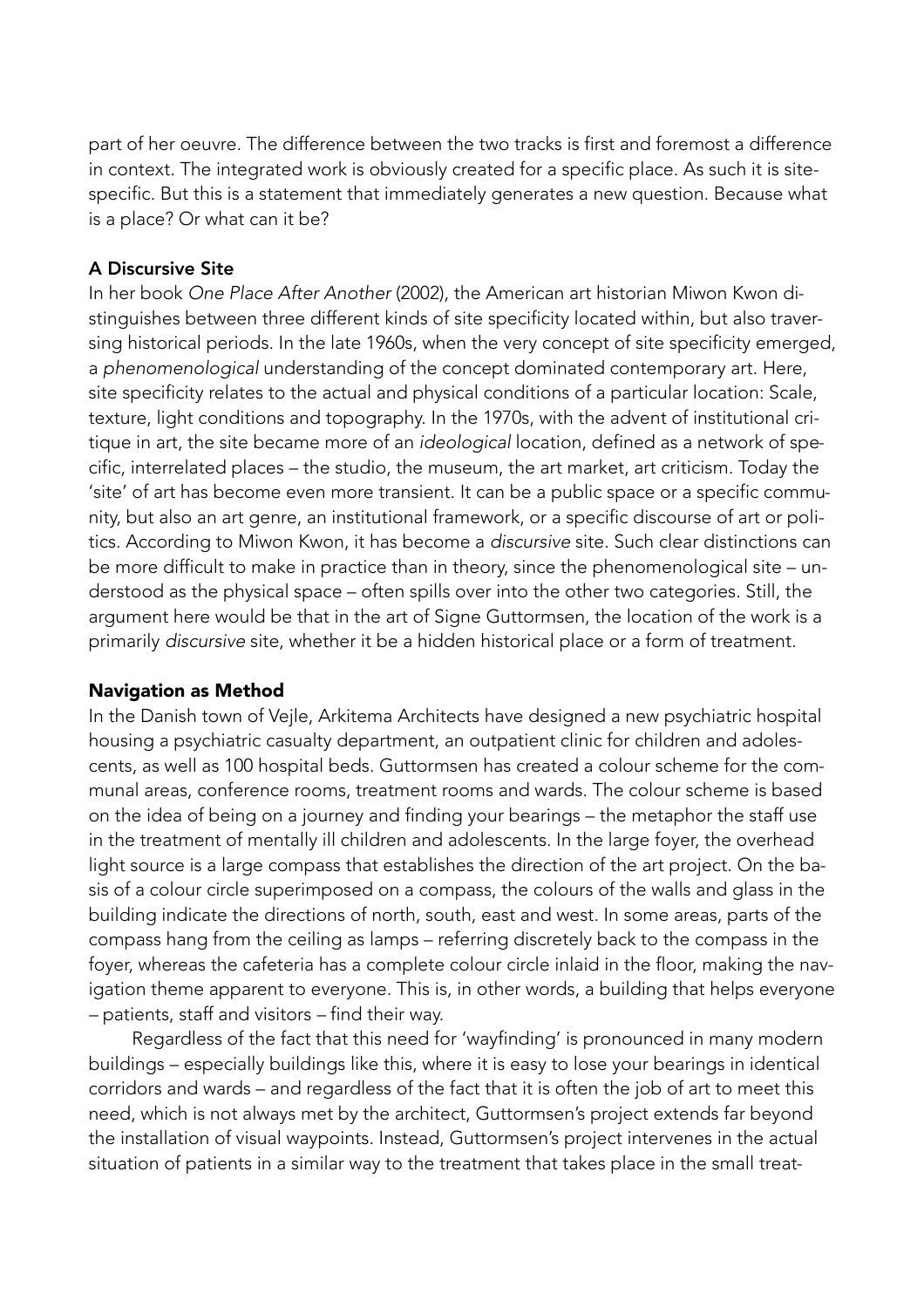ment rooms where tables and chairs in minimalist designs represent the attempt to create a controlled and rational framework for what is presumably anything but controlled and rational. The wayfinding the project invites is thus not limited to the actual navigation of the architecture: Where am I in the building? Ideally it also supports – and this is where art goes beyond the physical space, into the body – the patient's mental navigation: Where am I in my life? A series of reliefs on the walls with embedded sneakers, mobile covers and suitcases aid navigation, but also allude to the theme of travel. Being a patient on a psychiatric ward is not a destination, but a step on a longer journey. This is the message of the staff – here embodied in the art. If the entire project is viewed in terms of concepts of site specificity, it is clear that the 'site' of Vejle Hospital is more a method of treatment or discourse than a physical location.

### Function as Site

According to Google Maps, the distance between the town of Vejle and the town of Fredericia is only 23.7 km. Yet artistically, the psychiatric hospital in Vejle and Guttormsen's contribution to Tranberg Architects' traffic control tower for Rail Net Denmark are miles apart. Whereas in Vejle it is the mind as well as the physical body that navigates the light, multiple corridors of the building using colour codes, in Fredericia it is the entire rail network of Western Denmark the staff have to control and monitor from a solid tower of dark brick. And whereas the project in Vejle lies on surfaces as colour on walls or windows, in Fredericia it is heavily embedded. Literally. In railway tracks inlaid in the oak cladding of the walls, the brass revolving platform inlaid in the floor, or the strips of LED lighting in the ceiling that form threads like a cobweb.

The name of the project, *Spor og spind* ['Tracks and Webs'], is closely linked to the function of the building, where the control tower is at the heart of a spider's web of tracks. This way of relating to the function of the building is simultaneously elegant and very solid, in the sense that the building and the art are so intertwined it is difficult to imagine the one without the other. One particularly fine detail is the handrail on the central spiral staircase that rises up through the atrium of the building. This handrail is in the shape of a rail, a thematic reference to the primary element of Rail Net Denmark. But it also provides a way for the body to interact with function and history. Take hold of the handrail and actually feel the railways beyond the digital graphics of the computer screen that have replaced the human eyes of the past. Trace the sharp, inlaid tracks in the oak panelling of the atrium with your fingers, and let the grid get under your skin. Signe Guttormsen brings the function of the building to life: The actual job of controlling and monitoring the tracks and trains, its materiality and visuality. The railway grid, revolving platform and tracks extending across the country. All of this comprises the 'site' of the work – more than the barrel-shaped, dark brick building, let alone the rail network in Fredericia. It thus belongs, like the project at Vejle Hospital, to the category of *discursive* sites. Here a site that is conspicuous by its absence, precisely because it is out of sight and beyond the reach of the people physically inside the brick tower.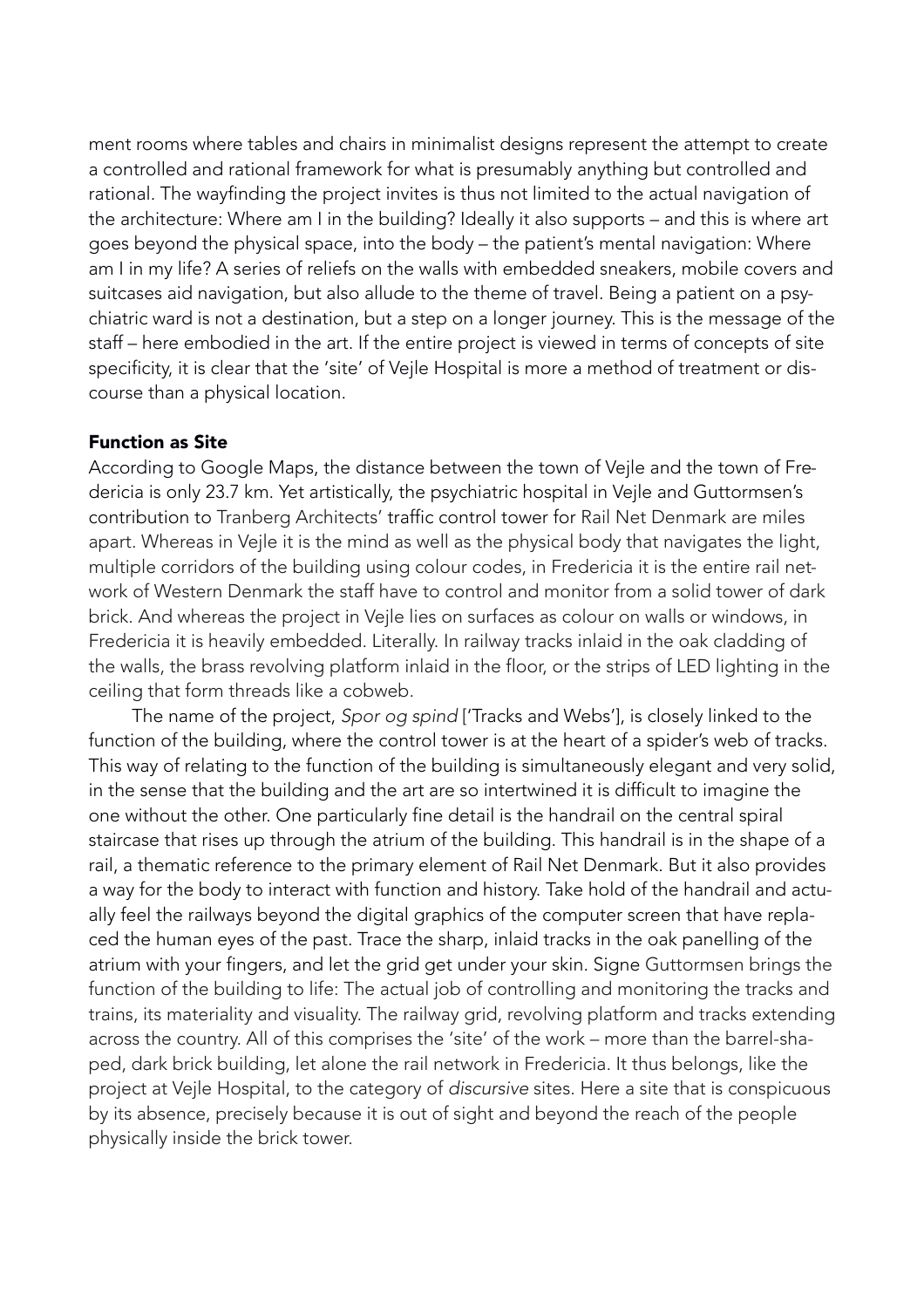## Archaeological Excavations

The third and last project included here is Signe Guttormsen's *Opbrud* ('Rupture') at MT Højgaard's headquarters in Søborg, designed by Design Group Architects. Like so many contemporary modern buildings, it is architecturally anonymous from the outside, suddenly appearing in the apparent no-man's land of a wind-swept industrial estate. You could be forgiven for thinking you had taken a wrong turn, until you go inside. Through the revolving door and into the large foyer where the character of the building is suddenly revealed. A patterned floor of subtly coloured marble unfolds before you. Overwhelming. Absorbing. It is difficult to establish any kind of distance – you are instantly in the midst of the motif, the midst of the work, the midst of tonnes of luxurious, polished marble. And above it all, a large, circular luminaire of elegant white light and powerful steel constructions soars.

Neither the pattern on the floor nor the shape of the luminaire has been chosen at random. On the contrary, to connect the building to its location, Guttormsen has dug deep into the archaeology of the site and found traces of its history. From the 1950s to the 1980s, on the exact spot where MT Højgaard's new headquarters have been built, there was a 'gasometer' here that supplied the surrounding area with gas. The gasometer no longer exists, but it is resurrected in Guttormsen's floor, which mirrors the roof construction of the gas tower on a scale of 1:1. The piston that moved up and down as gas consumption in local homes rose and fell is reinstated in the vast, circular light fitting. From the atrium you are led through the canteen by inlaid metal strips, which not only show the way, but also repeat the lines of the current roof construction, thus taking visitors from the past to the present. This track ends in a central quad, where Guttormsen's project continues. Here she has constructed a stylised garden with organically shaped paving. The quad is a reminder of the sustainability of the building, an insistence on the nature that would otherwise be absent. But it is also a futuristic scenario, displaying its own artificiality. It is more of an imitation of the shapes of nature – the leaf-like lamps, the organically shaped paving stones – than nature itself.

In this project Signe Guttormsen uses an archaeological approach also evident elsewhere in contemporary art. It consists of a gradual excavation of the patterns and functions of the past, in order to embed a site and therefore make it into a *place* rather than just a set of coordinates. Again, the project does not primarily revolve around the site as a physical location, but rather everything that is *not* physical. Everything that is absent. The ghost of history. The vanished gasometer. Just like the principle of treatment in Vejle, and the imagery of the railway network in Fredericia. Like those 'sites', according to the categories of Miwon Kwon this one is more discursive than phenomenological. More a story, a source, absent imagery brought to life and made present in the present – as in here and now.

What also becomes clear is the reciprocity of the relationship. Signe Guttormsen's integrated art might depend on its architectural framework, but that framework is also dependent on the art. So whilst integrated works are made in relationship to a place, they also create it. They give meaning to what would otherwise have been meaningless. As